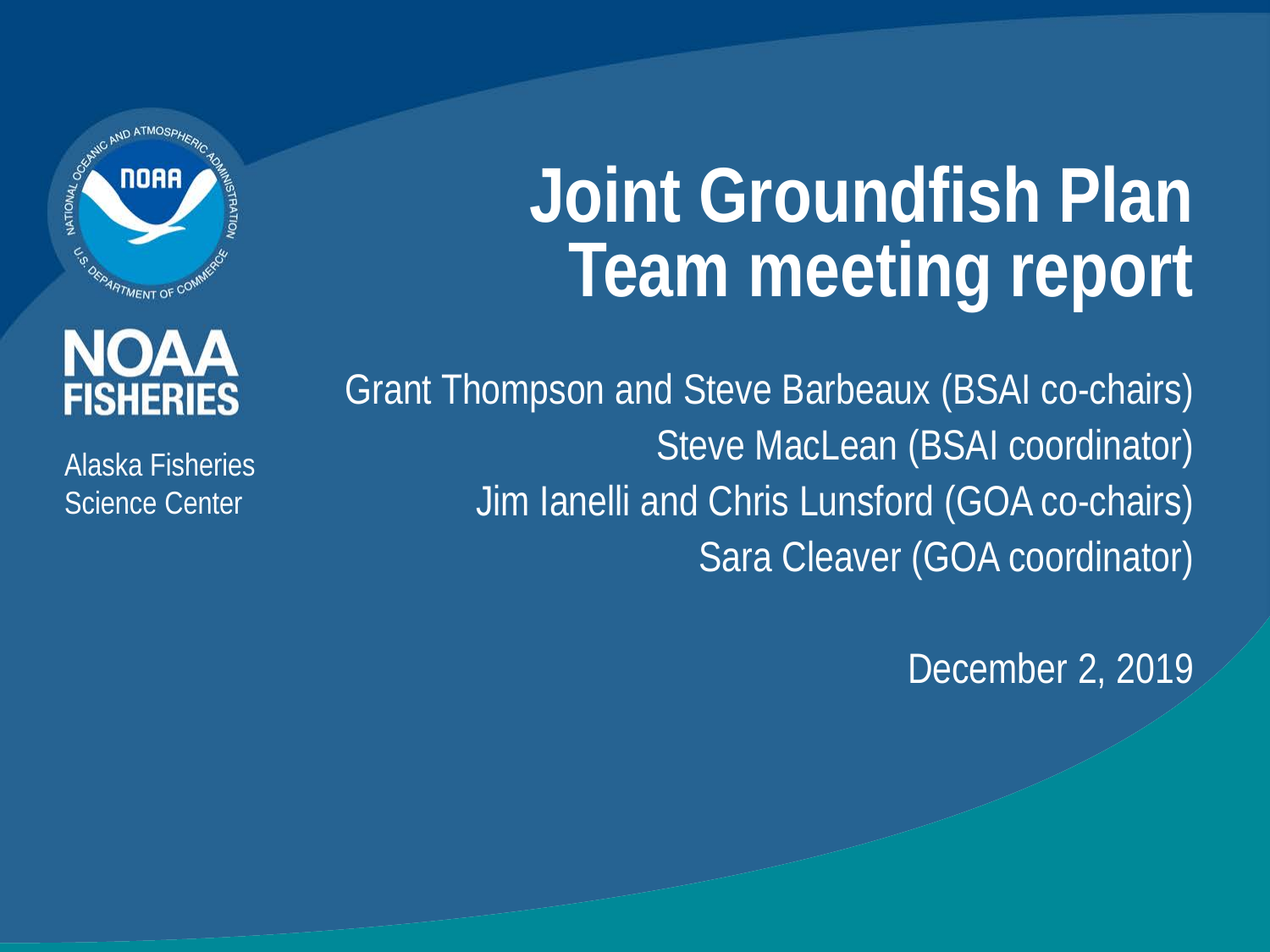# **Meeting overview and agenda**

- **Overview** 
	- Date: November 12
	- Place: AFSC Seattle lab
	- Participation: 27 Team members present (plus numerous AFSC and AKRO staff and members of the public), and at least 25 people participating via WebEx

Agenda

- Economic SAFE report
- Risk table
- Sablefish



U.S. Department of Commerce | National Oceanic and Atmospheric Administration | NOAA Fisheries | Page 2 This information is distributed solely for the purpose of pre-dissemination peer review under applicable information quality guidelines. It has not been formally disseminated by the National Marine Fisheries Service and should not be construed to represent any agency determination or policy.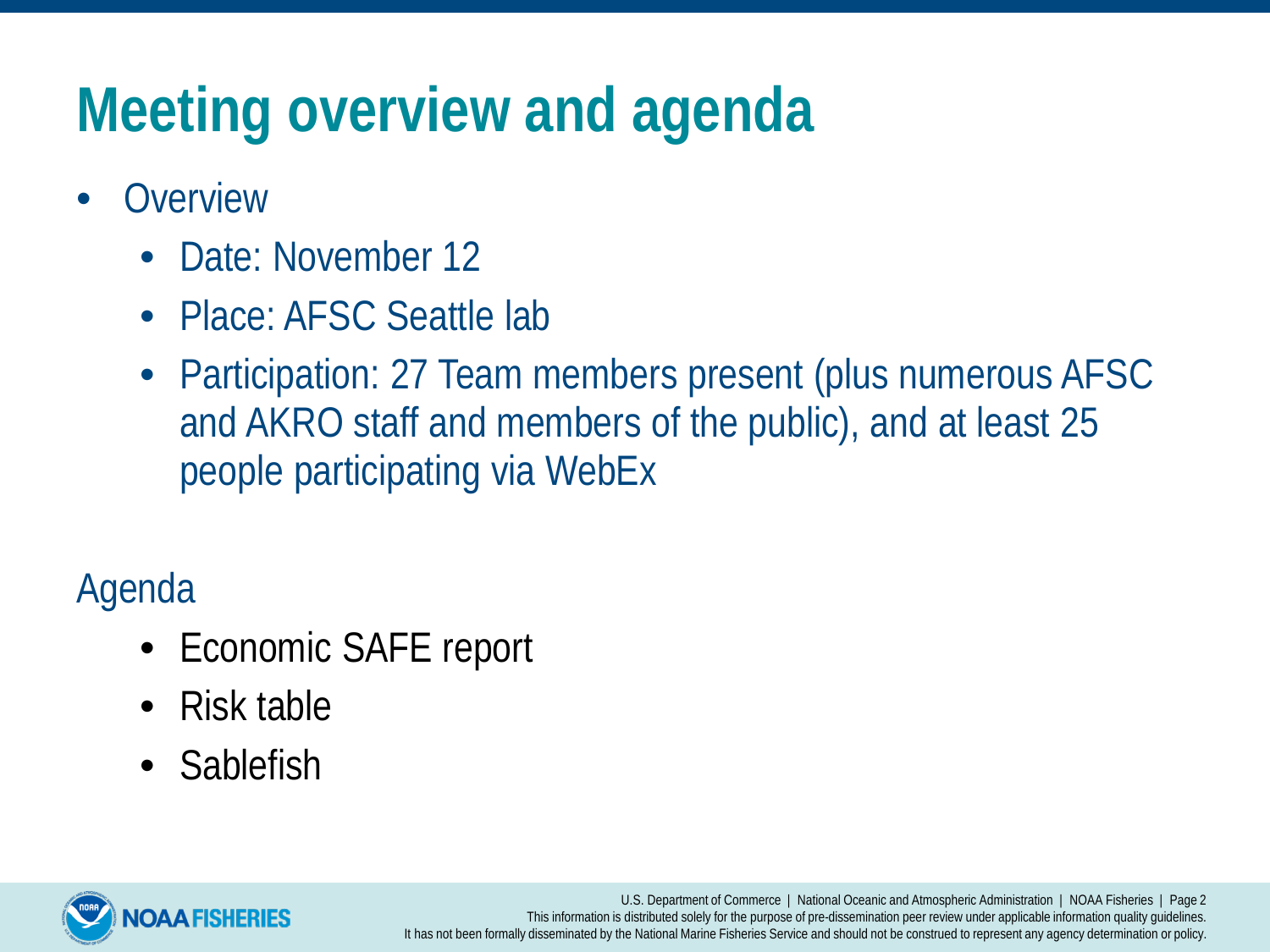# **Risk table**

- Review of some SSC minutes related to the risk table:
	- 2/18: "The SSC recommends identification of clear and transparent rules for defining the specific criteria to be used when adjusting the recommended ABC…."
	- 10/18: "A distribution-based approach to risk (P\*) fundamentally relies on all sources of uncertainty (including structural) being explicitly captured in the distribution. ... The SSC supports future consideration and development of distribution-based approaches, but not as a priority<br>for 2018.″
	- 12/18: "The SSC requests that all authors fill out the risk table in 2019…"
		- The author and PT should provide a complete evaluation to allow for the SSC to come up with a recommended adjustment
		- The SSC emphasizes that the table should be used to reach a decision, not to justify a decision made *a priori*"
		- The SSC anticipates that the use of the risk table will continue to evolve and recognizes that case-specific considerations may not evolve and recognizes that case-specific considerations may not<br>lead to consistency in percentage reductions among all species within each level of concern"

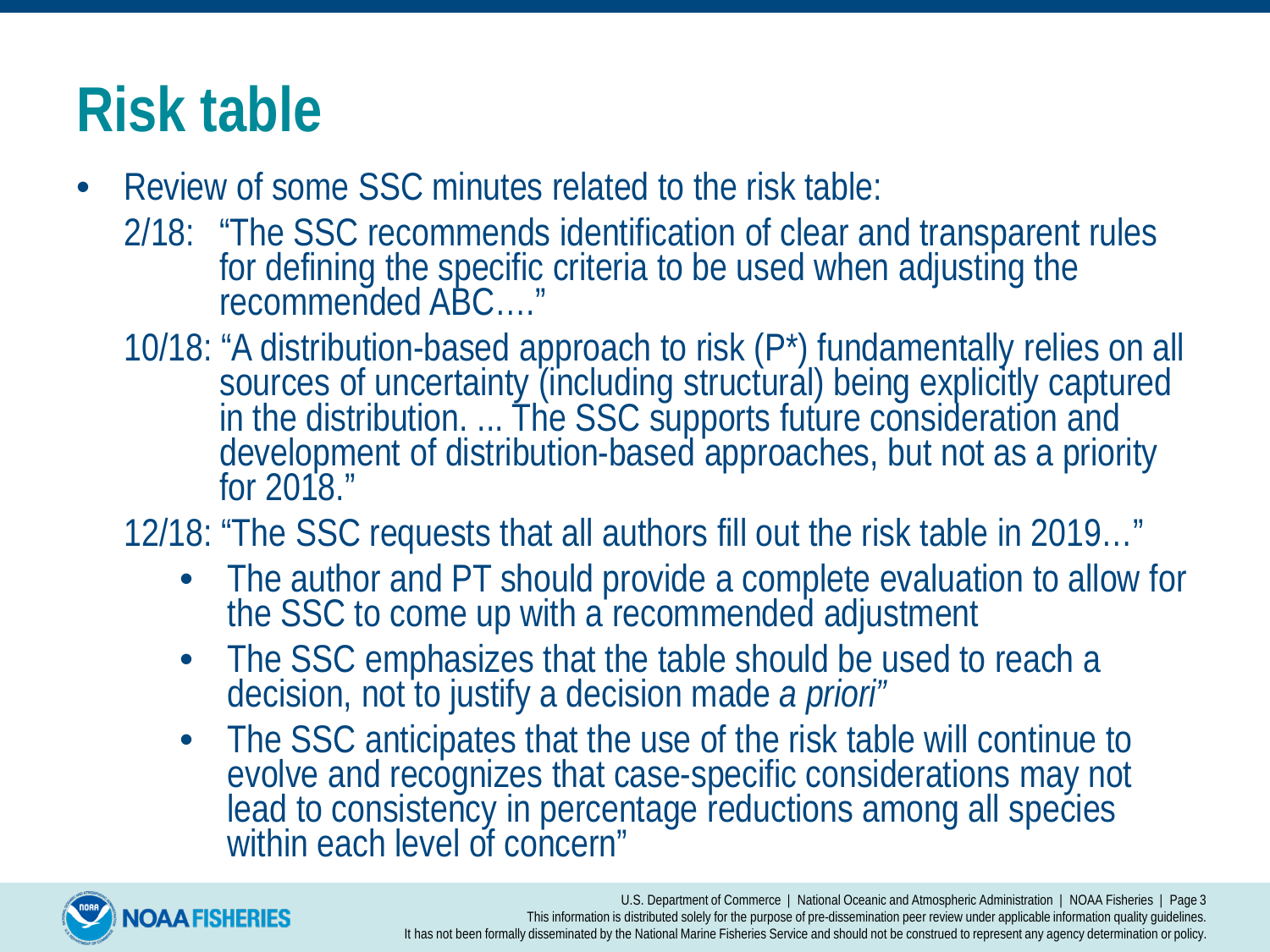### **Risk table**

- The Teams evaluated the risk table for each full assessment and noted important concerns or issues associated with completing the table
- The Teams noted that summarizing the concerns listed in the risk table is helpful as a decision framework for potential changes to ABC
- The risk table approach fostered increased collaboration between scientists with different expertise and more formally brought ecosystem considerations into assessment deliberations
- However, several common questions were brought forward throughout the discussions regarding the individual risk tables
	- See next two slides

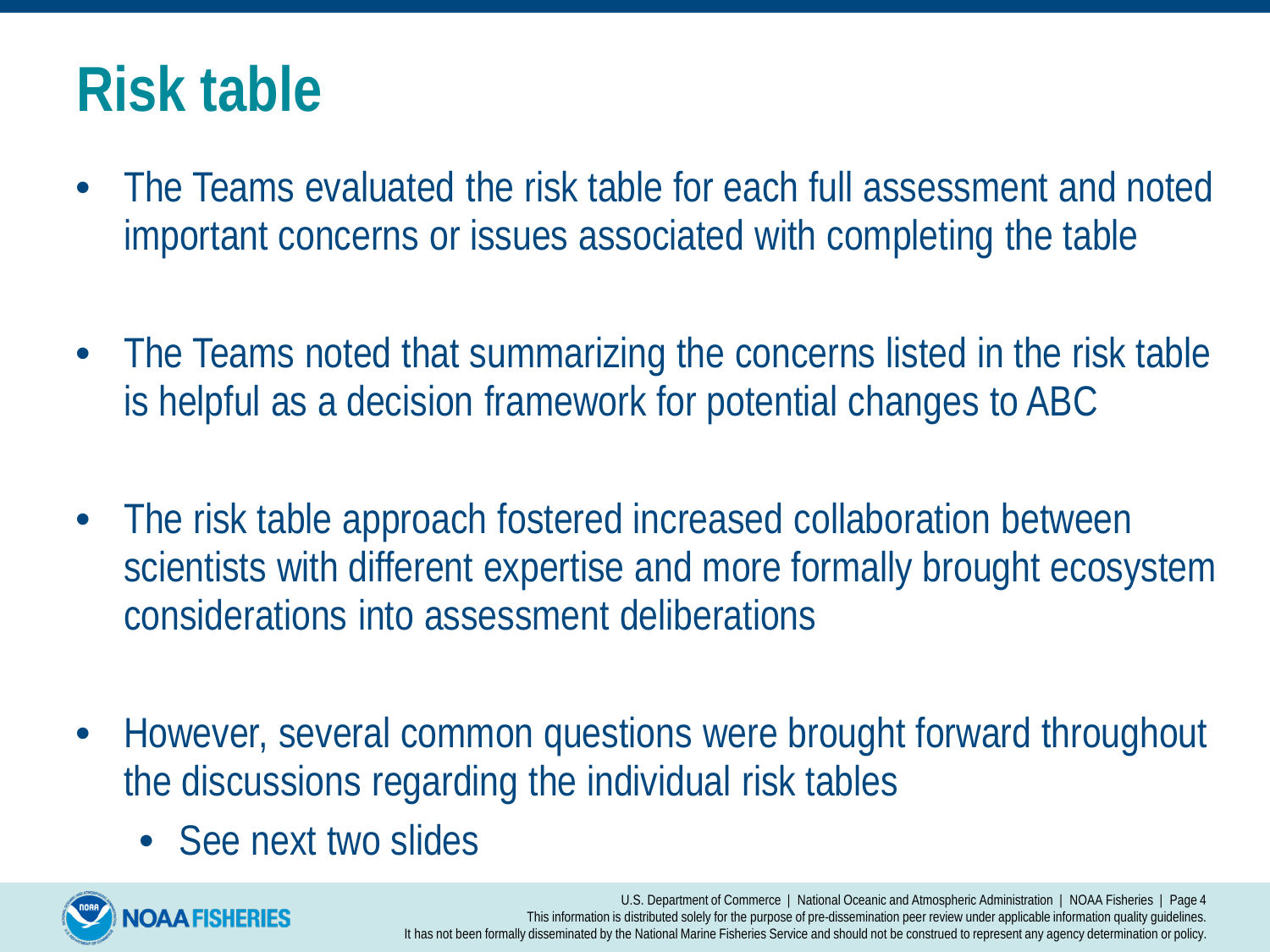#### **Risk table, Teams discussed following issues…**

- Whether elevated risk level (>1) mandates a reduction in ABC
- Documenting changes that may not warrant higher levels of precaution
- The appropriateness of the overall level of risk, e.g., scores of  $\{4, 4, 4, 4\}$  vs  $\{1, 1, 1, 4\}$
- Default level of no risk (=1) or an unknown level of risk when there is no information to evaluate the risk level for a given category
- Relative influence of stock-specific versus indirect ecosystem indicators for risk level
- Number of direct or indirect ecosystem indicators constitute an elevated concern
- Fishery performance indicator relationship to stock productivity risk
- Delineating issues that fall under more than one category
- If both positive or negative items constitutes a "concern" (e.g., sablefish)

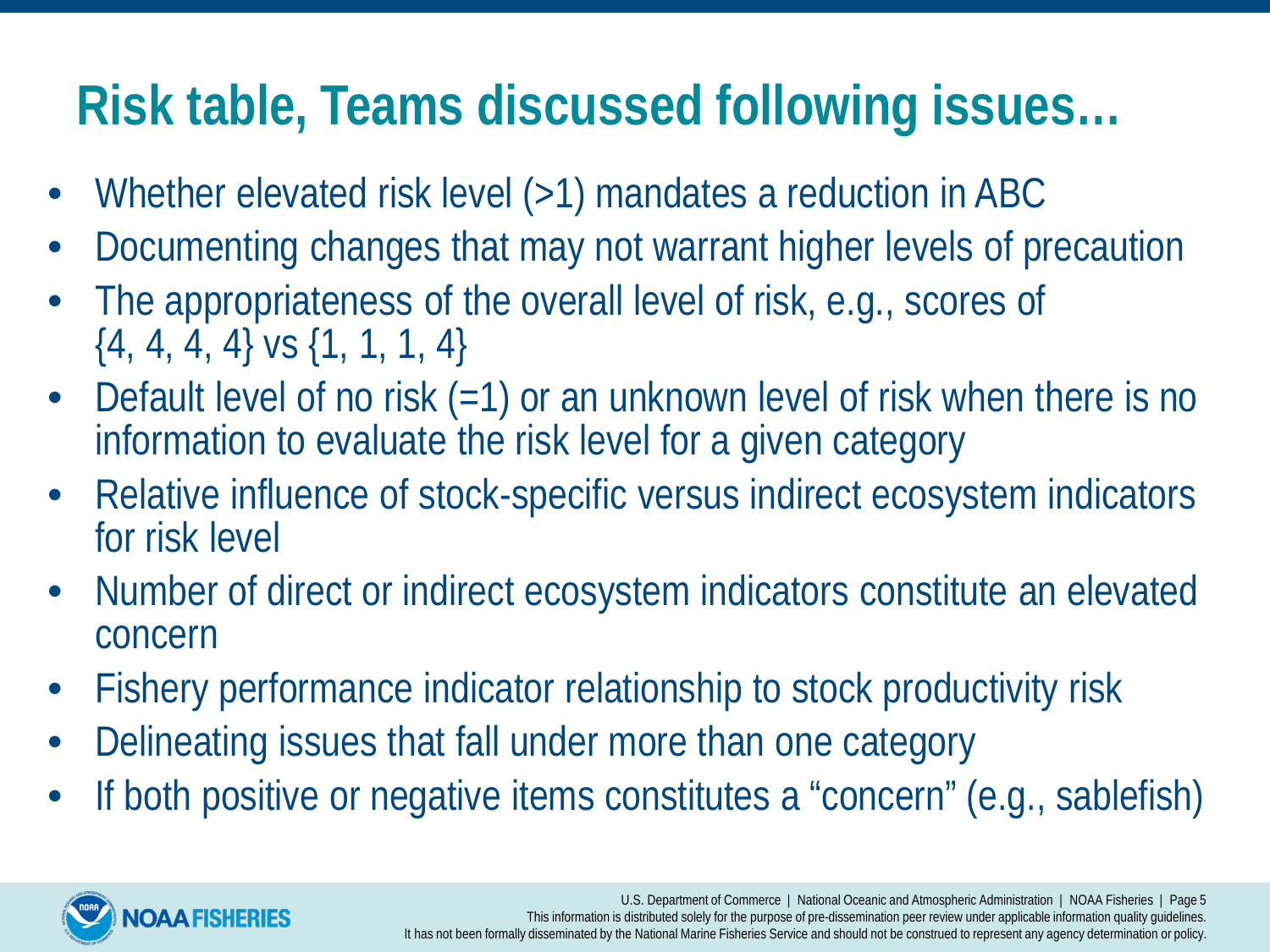| <b>Risk</b><br>table | <b>Stock</b>                  | Assessment<br>related | Population<br>Dynamics | Environment<br>/Ecosystem | Performance<br>Fishery | Overall        | Reduction<br>Proposed |
|----------------------|-------------------------------|-----------------------|------------------------|---------------------------|------------------------|----------------|-----------------------|
|                      | Sablefish                     | $\overline{2}$        | $\overline{3}$         | $\overline{2}$            | 3                      | $\overline{3}$ | 0.57                  |
|                      | <b>EBS Pollock</b>            | $\mathbf{1}$          | $\overline{2}$         | $\overline{2}$            | $\overline{2}$         | $\overline{2}$ | 0.43                  |
|                      | <b>GOA Pollock</b>            | $\overline{2}$        | $\mathbf{1}$           | $\mathbf{1}$              | $\mathbf{1}$           | $\overline{2}$ | 0.10                  |
|                      | <b>EBS Pacific Cod</b>        | $\mathbf{1}$          | $\mathbf{1}$           | $\overline{2}$            | $\mathbf 1$            | $\overline{2}$ | $\ast$                |
|                      | Al Pacific Cod                | $\mathbf{1}$          | $\mathbf{1}$           | $\overline{2}$            | $\mathbf 1$            | $\overline{2}$ | *                     |
|                      | <b>GOA Pacific Cod</b>        | $\overline{2}$        | $\overline{2}$         | $\overline{2}$            | $\mathbf 1$            | $\overline{2}$ | *                     |
|                      | <b>BSAI Northern Rockfish</b> | $\overline{2}$        | $\overline{1}$         | $\overline{2}$            | $\mathbf 1$            | $\overline{2}$ | O                     |
|                      | <b>GOA POP</b>                | $\overline{2}$        | $\overline{2}$         | $\mathbf{1}$              | $\mathbf 1$            | $\overline{2}$ | O                     |
|                      | <b>GOA Arrowtooth</b>         | $\overline{1}$        | $\mathbf{1}$           | $\overline{2}$            | $\overline{1}$         | $\overline{2}$ | O                     |
|                      | <b>BSAI Yellowfin Sole</b>    | $\mathbf 1$           | $\mathbf{1}$           | $\overline{1}$            | $\mathbf 1$            | $\overline{1}$ | U                     |
|                      | <b>BSAI Alaska Plaice</b>     | $\mathbf 1$           | $\mathbf{1}$           | $\mathbf{1}$              | $\mathbf{1}$           | $\mathbf 1$    | O                     |
|                      | <b>BSAI Atka Mackerel</b>     | $\overline{1}$        | $\overline{1}$         | $\mathbf{1}$              | $\overline{1}$         | $\overline{1}$ | 0                     |
|                      | <b>GOA RE/BS</b>              | $\mathbf 1$           | $\mathbf{1}$           | $\mathbf{1}$              | $\mathbf 1$            | $\mathbf 1$    | 0                     |
|                      | <b>GOA Other Rockfish</b>     | $\mathbf 1$           | $\mathbf 1$            | $\overline{1}$            | $\mathbf 1$            | $\overline{1}$ | O                     |
|                      | <b>GOA Shortraker</b>         | $\overline{1}$        | $\mathbf{1}$           | $\mathbf{1}$              | $\mathbf 1$            | $\overline{1}$ | O                     |
|                      | <b>GOA Atka Mackerel</b>      | $\mathbf{1}$          | Unknown                | $\mathbf 1$               | $\mathbf 1$            | $\mathbf 1$    |                       |
|                      | <b>GOA Octopus</b>            |                       | $\mathbf 1$            | 1                         | $\mathbf 1$            | $\overline{1}$ |                       |
|                      | <b>GOA Skate</b>              | $\mathbf 1$           | 1                      | 1                         | 1                      | $\mathbf 1$    | $\Omega$              |



U.S. Department of Commerce | National Oceanic and Atmospheric Administration | NOAA Fisheries | Page 6

This information is distributed solely for the purpose of pre-dissemination peer review under applicable information quality guidelines.

It has not been formally disseminated by the National Marine Fisheries Service and should not be construed to represent any agency determination or policy.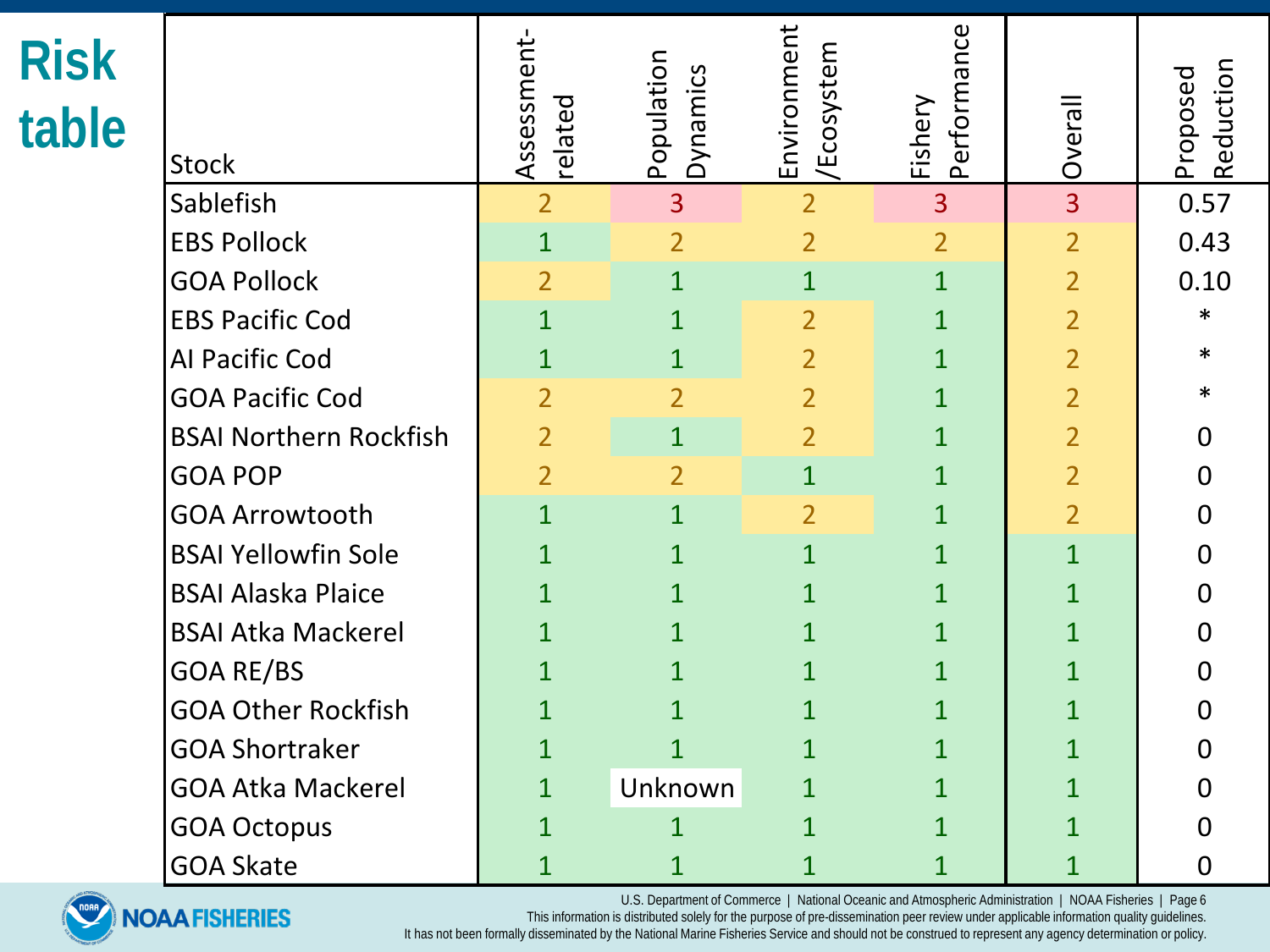### **Risk table**

- The Teams agreed with the authors' decisions
- The individual SAFE chapters contain more information and issues identified by the authors
- Deliberations regarding the risk tables were quite timeconsuming
- The Teams recognized that the risk table prep in early days
	- could be simplified if the process to determine levels of risk was decoupled from decision to reduce and the associated amount
- As process develops, a decision table might be useful

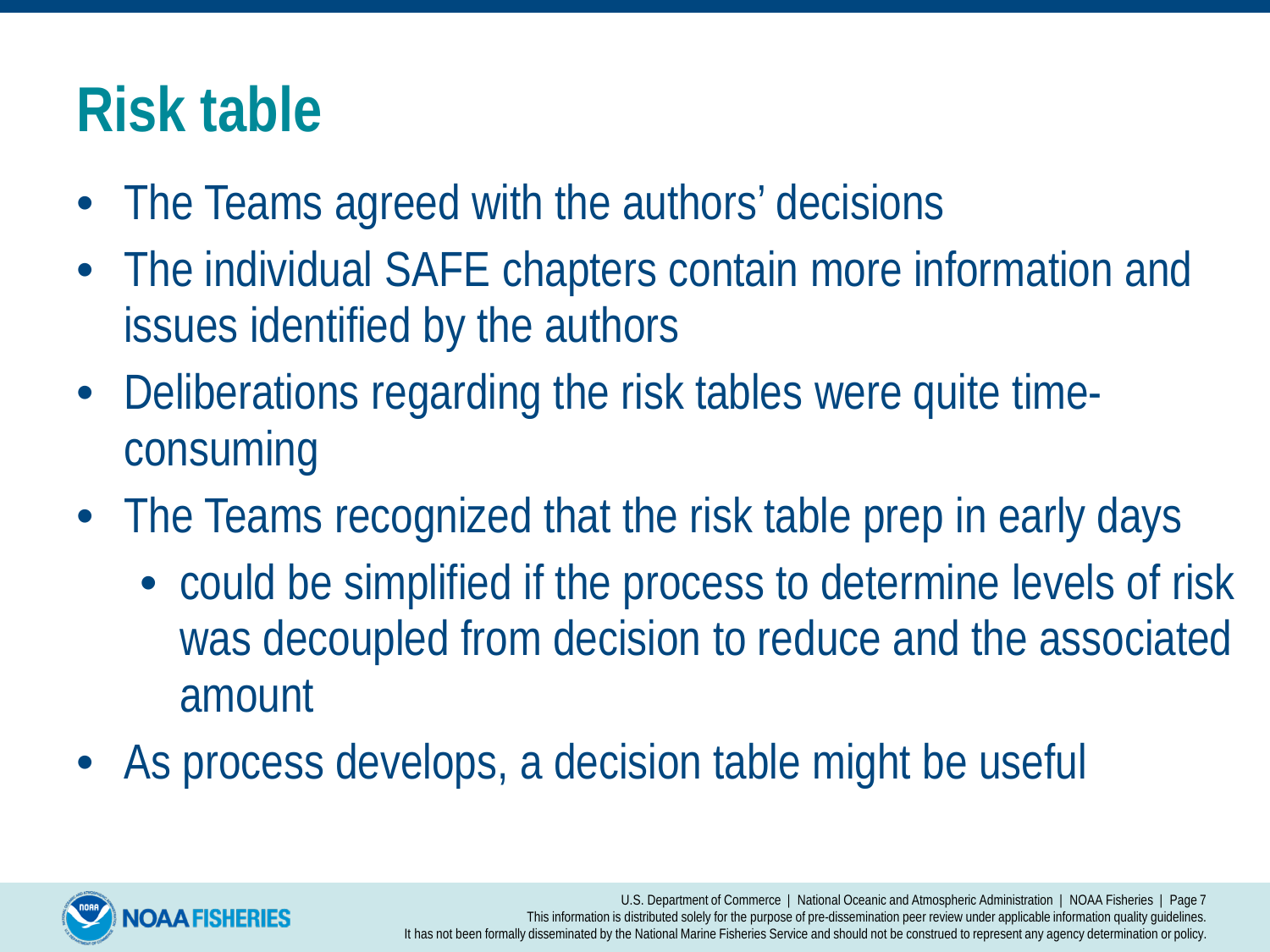# **Risk table Team recommendations**

The Teams recommended

- Authors continue to complete risk tables
- That adjustment of ABC be discretion of the author, the Team(s), and/or the SSC
	- not mandated if elevated concern

The Teams requested clarification and guidance from the SSC on highlighted issues

Teams plan to discuss the risk table process at the 2020 September meeting

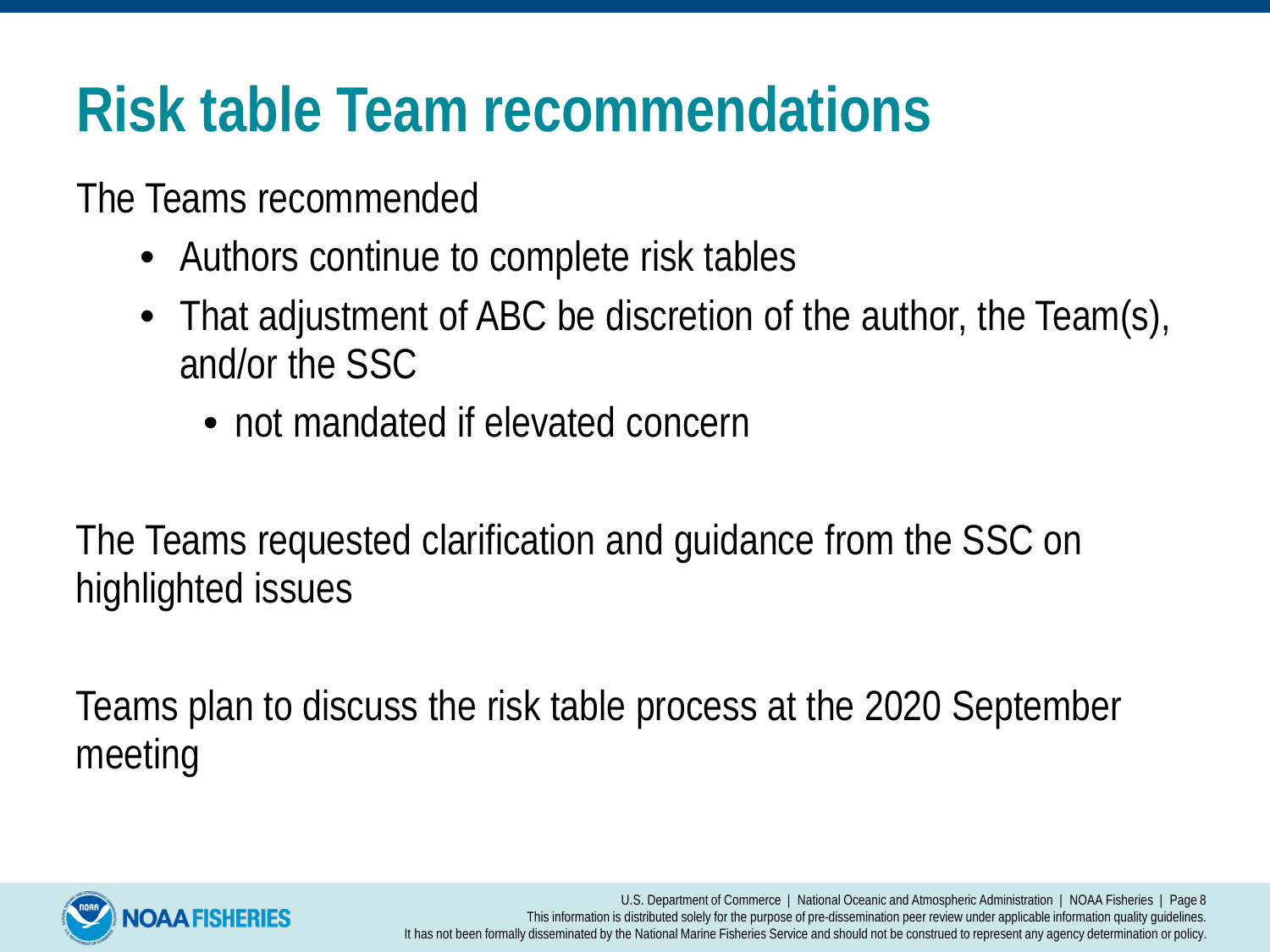#### **Sablefish assessment**

• Switch to senior author's presentation (Team comments will follow)



U.S. Department of Commerce | National Oceanic and Atmospheric Administration | NOAA Fisheries | Page 9 This information is distributed solely for the purpose of pre-dissemination peer review under applicable information quality guidelines. It has not been formally disseminated by the National Marine Fisheries Service and should not be construed to represent any agency determination or policy.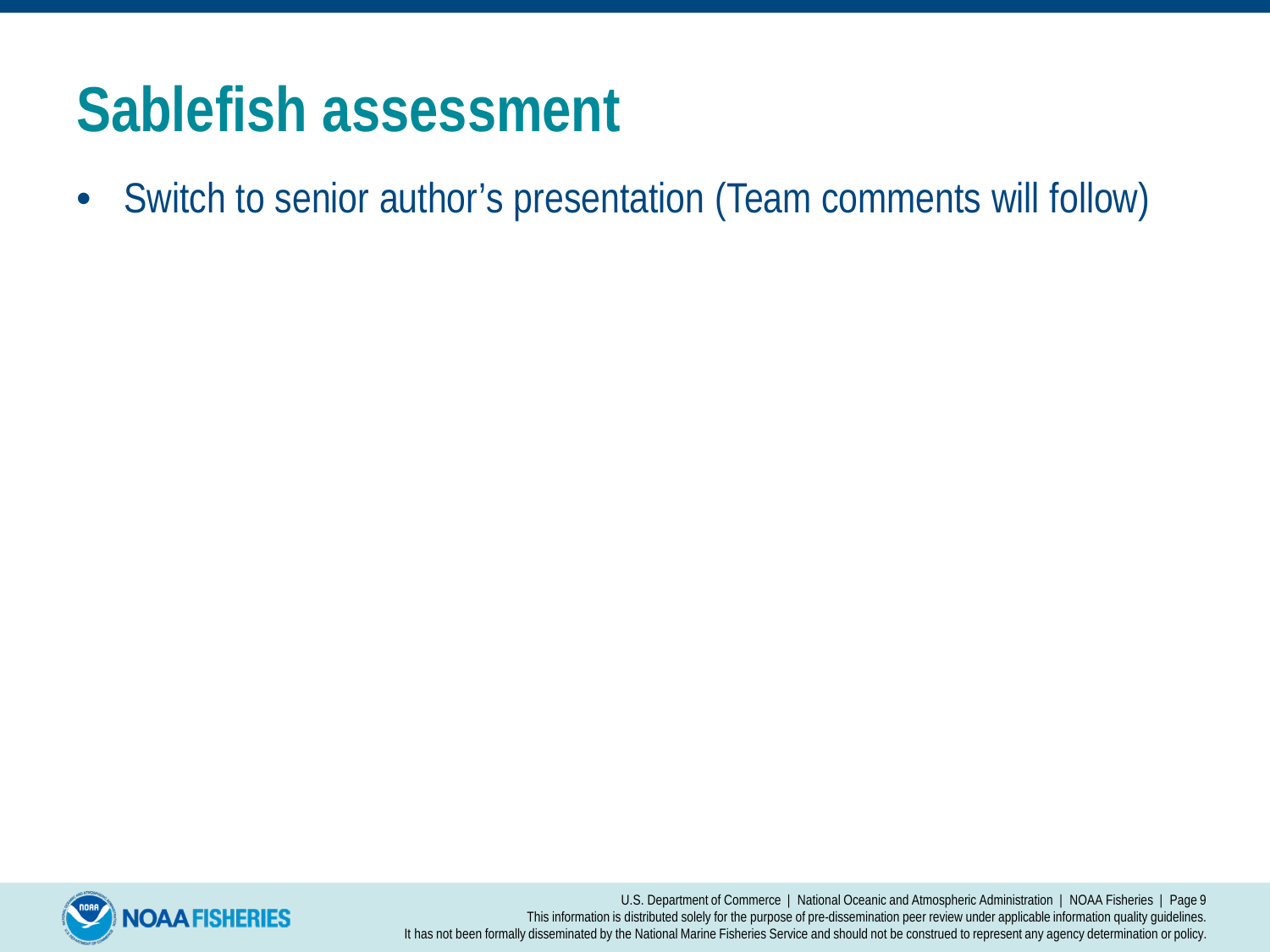- Teams concerned about positive retrospective bias and poor fits to indices
- The Teams discussed appropriateness of using fishery CPUE given
	- size-selective nature of the fishery
	- inconsistent trends with fishery-independent indices.
- The Teams agreed stronger rationale for removing index needed before excluding
- Teams suggested alternative model configurations
	- In particular, selectivity may be changing as young fish move deeper



U.S. Department of Commerce | National Oceanic and Atmospheric Administration | NOAA Fisheries | Page 10 This information is distributed solely for the purpose of pre-dissemination peer review under applicable information quality guidelines. It has not been formally disseminated by the National Marine Fisheries Service and should not be construed to represent any agency determination or policy.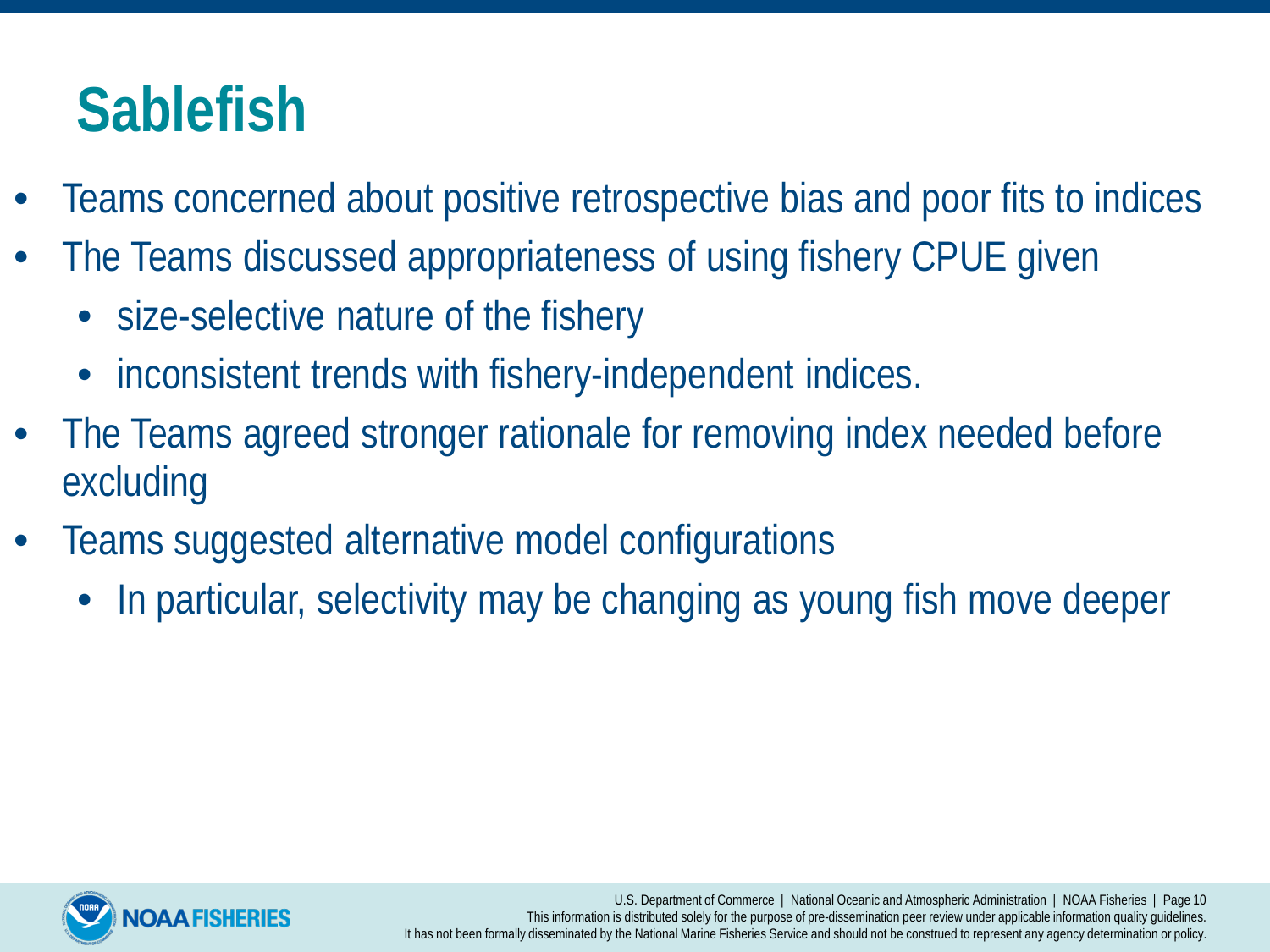- Alaska, US West Coast, and British Columbia seem to have asynchronous recruitment
	- Strong 2014 and 2016 year classes in BC
	- State of Alaska data show strong 2013 and 2015 year classes
- Otolith edge effects could explain part of discrepancy
- OFL by area and Bering Sea trawl fishery bycatch of sablefish in 2019 discussed
- The authors provided historical background on the evolution of OFL determinations and included the OFL options requested by the SSC
- Since 1996, sablefish managed Alaska-wide
	- ABCs determined by sub-area
	- OFLs set separately for BS, AI, and GOA since 1995

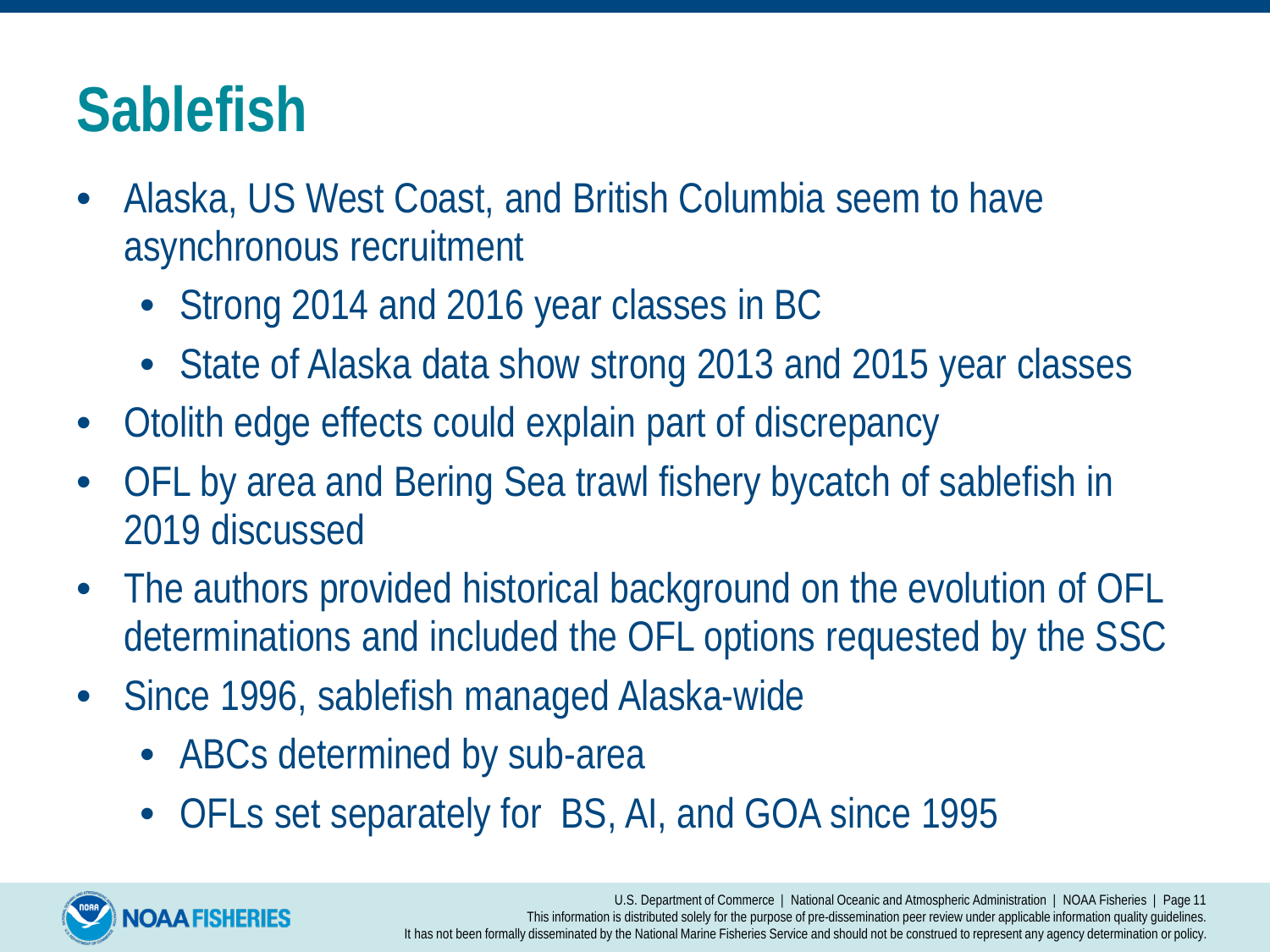- The Teams discussed potential biological concerns over spatial structure including spawning aggregations, productivity
- From a management perspective, sablefish are managed on an Alaska-wide stock basis and the OFL should be managed at the stock level
- Bycatch of 2014 and 2016 year classes were highlighted as a conservation concern for which the Council could consider additional bycatch controls
- Public comment indicated that trawl fleets were actively avoiding sablefish bycatch, with the caveat that they must balance this effort with avoiding bycatch of other species like salmon and halibut
- Considerable uncertainty exists as to whether this is a biological concern or allocation issue, and the Teams suggested following the Council's spatial management policy to resolve this issue

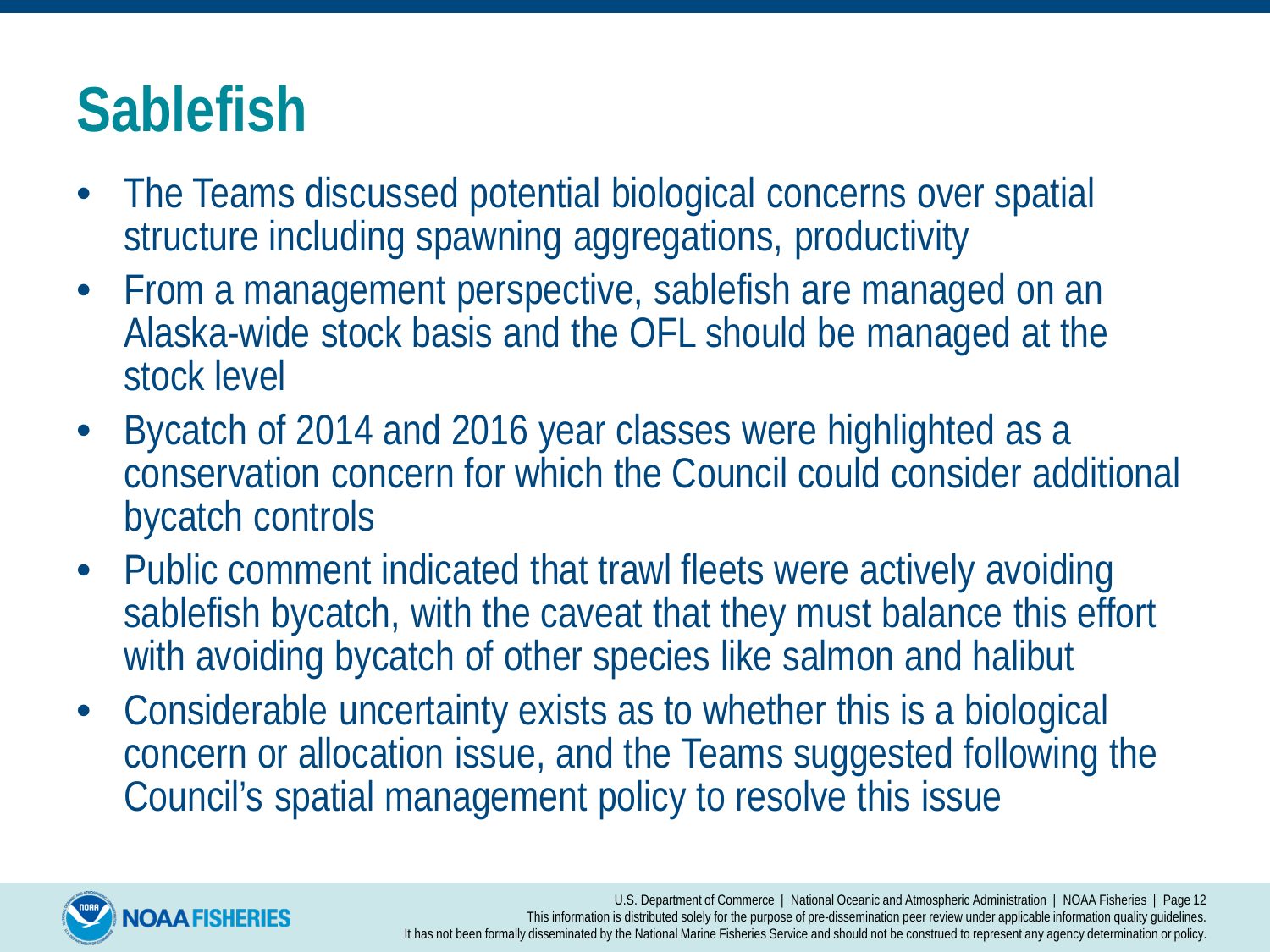The Teams agreed with authors' ABC for 2020

- 25% increase from the 2019 ABC **BUT** a
- 57% reduction from maxABC

The Teams recommended combining BS and AI OFLs

- Also following the Council's spatial management policy, including the development of management controls to mitigate regional bycatch
- The Teams recommended that the authors examine poor fits and residual patterns in the abundance indices
- The Teams recommended that the authors continue to include retrospective recruitment plots (aka "squid plots") to determine when estimates of large recruitment events stabilize

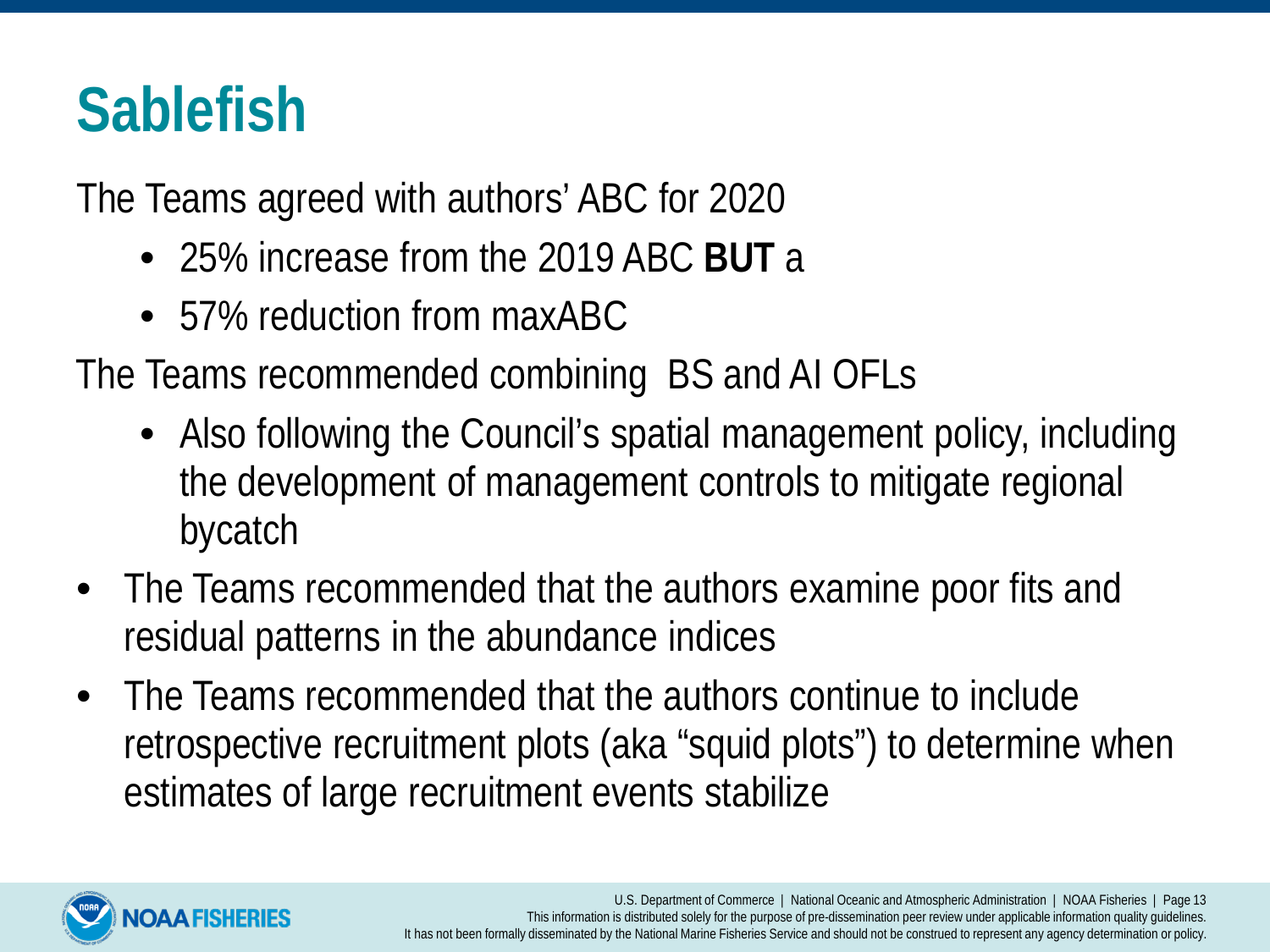|                                         | As estimated or                 |         | As estimated or                   |         |  |
|-----------------------------------------|---------------------------------|---------|-----------------------------------|---------|--|
|                                         | specified <i>last</i> year for: |         | recommended <i>this</i> year for: |         |  |
| <b>Quantity/Status</b>                  | 2019                            | 2020    | 2020*                             | $2021*$ |  |
| $M$ (natural mortality rate)            | 0.100                           | 0.100   | 0.105                             | 0.105   |  |
| Tier                                    | 3 <sub>b</sub>                  | 3a      | 3a                                | 3a      |  |
| Projected total (age $2+$ ) biomass (t) | 488,273                         | 513,502 | 704,683                           | 741,029 |  |
| Projected female spawning biomass (t)   | 96,687                          | 129,204 | 113,368                           | 156,854 |  |
| $B_{100\%}$                             | 291,845                         | 291,845 | 264,940                           | 264,940 |  |
| $B$ 40%                                 | 116,738                         | 116,738 | 105,976                           | 105,976 |  |
| $B_3$ 5%                                | 102,146                         | 102,146 | 92,729                            | 92,729  |  |
| $F_{OFL}$                               | 0.096                           | 0.117   | 0.121                             | 0.121   |  |
| $maxF_{ABC}$                            | 0.081                           | 0.099   | 0.102                             | 0.102   |  |
| $F_{ABC}$                               | 0.044                           | 0.051   | 0.044                             | 0.051   |  |
| OFL(t)                                  | 33,141                          | 45,692  | 51,726                            | 66,361  |  |
| $OFL_w(t)$ **                           | 32,798                          | 45,220  | 50,481                            | 64,765  |  |
| max ABC(t)                              | 28,171                          | 38,916  | 44,065                            | 56,589  |  |
| ABC(t)                                  | 15,380                          | 20,620  | 19,225                            | 24,031  |  |
| $ABC_w(t)$ **                           | 15,068                          | 20,144  | 18,763                            | 23,453  |  |